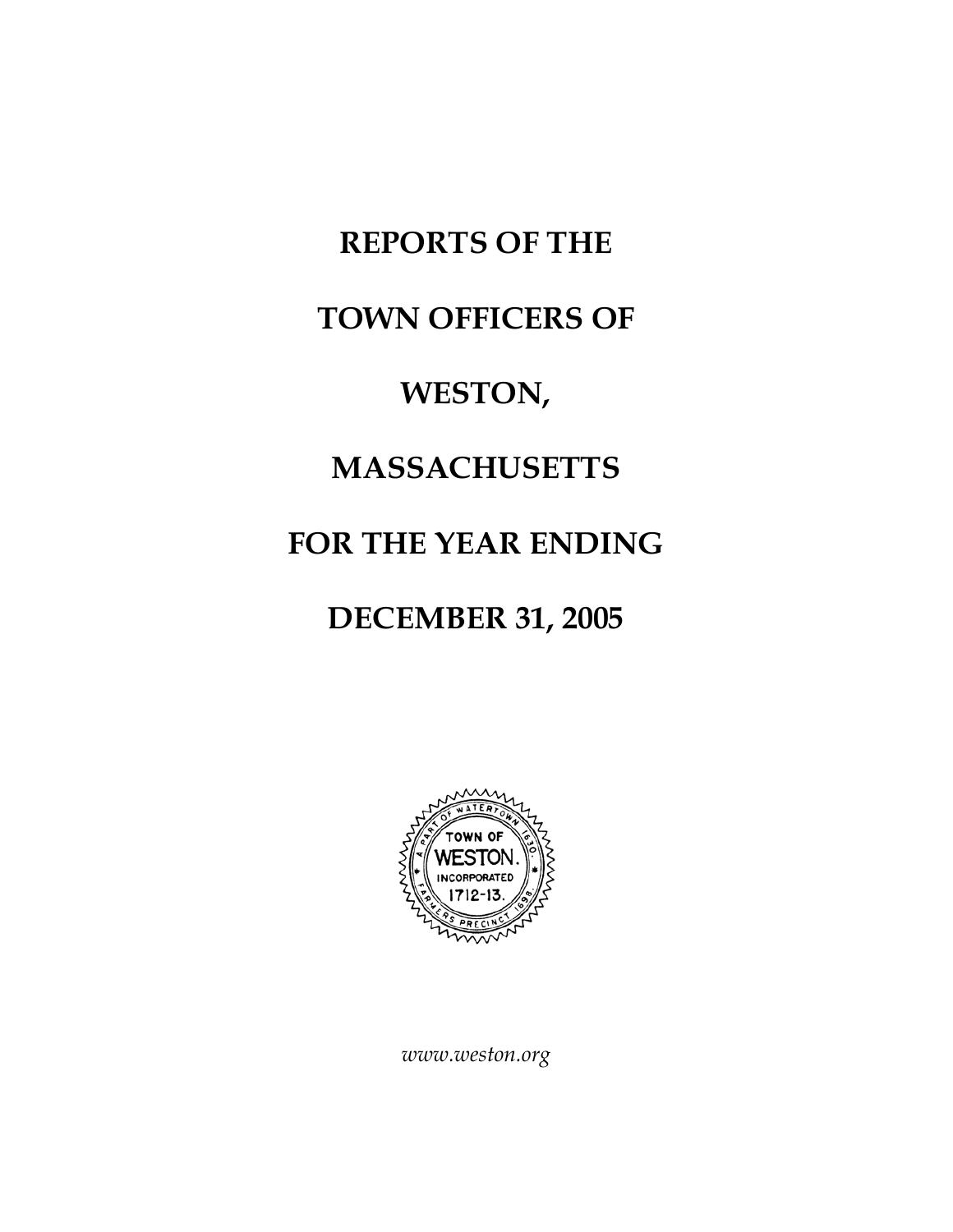**Cover:** Weston Geographical Information System (GIS) map, with focus ranging from map of the whole town to a plot plan of the Town Hall. Prepared by Town Engineer Stephen Fogg.

Thanks are due to the following people for supplying the artwork that appears on the pages of this Annual Town Report:

- Members of the Board of Selectmen page 14;
- Town Engineer Stephen Fogg pages 19 and 20;
- Nina Danforth pages 30 and 81;
- Pamela Fox -- page 35;
- Kathleen McCahan pages 36 and 160:
- Weston Historical Commission page 39;
- Thomas Lindberg of the MWRA page 41;
- The Weston Town Crier and William O'Neil of the Weston Department of Public Works – page 62;
- Weston International Affiliation Committee pages 94 and 95.

*Printed by: Athol Press, Inc. Athol, Massachusetts*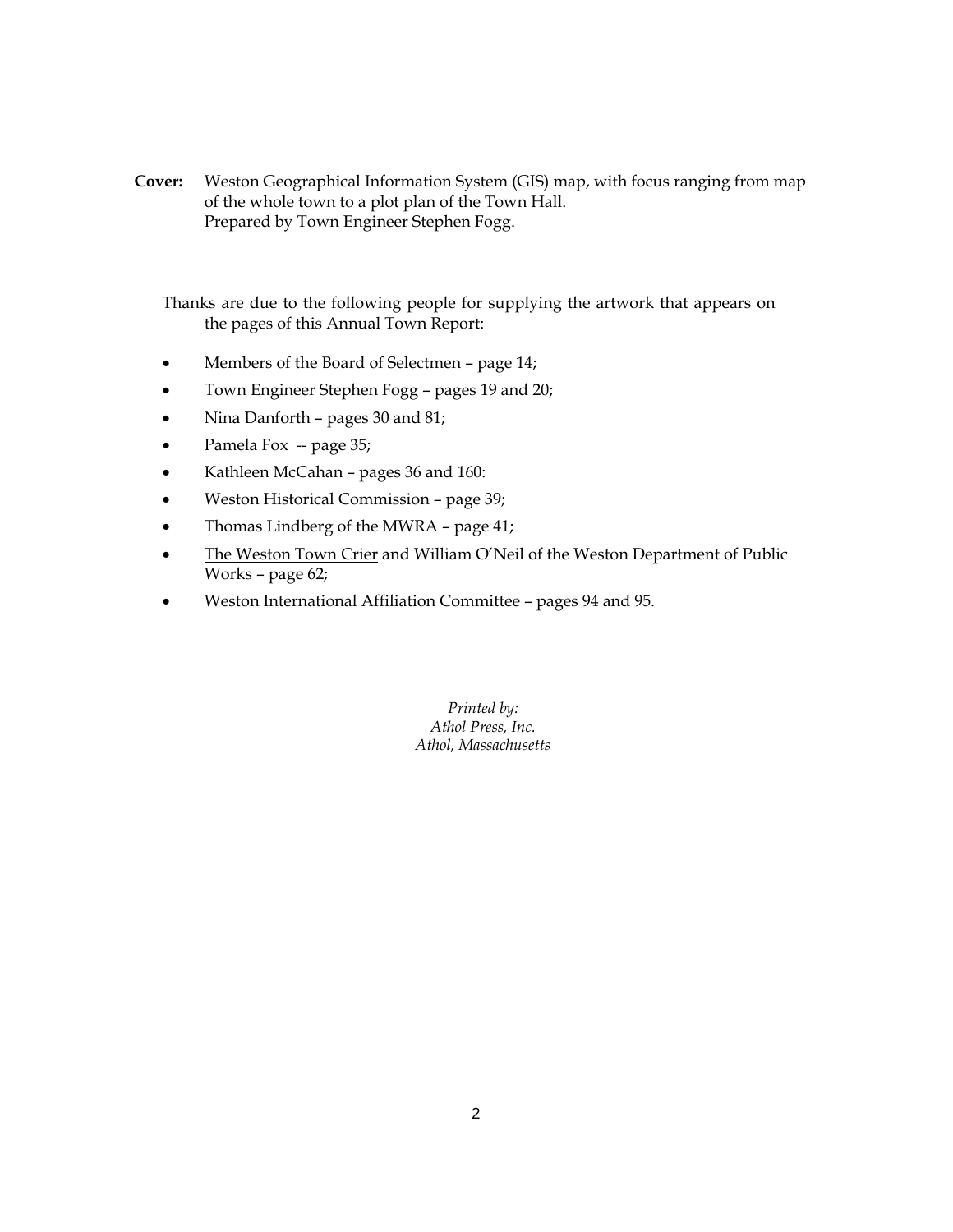#### **TABLE OF CONTENTS**

| TOWN DIRECTORY                                      | Inside covers |    |  |  |
|-----------------------------------------------------|---------------|----|--|--|
| <b>CREDITS</b>                                      |               | 2  |  |  |
| <b>TABLE OF CONTENTS</b>                            |               | 3  |  |  |
| <b>CALENDAR</b>                                     |               | 4  |  |  |
| <b>LEGISLATIVE REPRESENTATIVES</b>                  |               | 4  |  |  |
| <b>STATISTICS</b>                                   |               | 5  |  |  |
| OFFICERS OF THE TOWN                                |               | 6  |  |  |
| <b>GENERAL GOVERNMENT</b>                           |               | 14 |  |  |
| Board of Selectmen                                  |               | 15 |  |  |
| Licenses Issued by the Selectmen                    |               | 17 |  |  |
| Cable Advisory Committee                            |               | 18 |  |  |
| Geographic Information Systems Committee            |               | 19 |  |  |
| Hurricane Katrina Committee                         |               | 21 |  |  |
| <b>Information Systems</b>                          |               | 21 |  |  |
| Public Spaces Committee                             |               | 22 |  |  |
| Registrars of Voters                                |               | 23 |  |  |
| <b>Town Clerk</b>                                   |               | 24 |  |  |
| Marriages                                           |               | 24 |  |  |
| Deaths                                              |               | 25 |  |  |
| License Report - Dogs, Fish and Game                |               | 29 |  |  |
| <b>Tree Advisory Group</b>                          |               | 30 |  |  |
| LAND USE, PLANNING AND ZONING                       |               | 31 |  |  |
| Board of Appeals                                    |               | 31 |  |  |
| <b>Community Preservation Committee</b>             |               | 32 |  |  |
| Case Estates Review Committee                       |               | 35 |  |  |
| <b>Conservation Commission</b>                      |               | 37 |  |  |
| <b>Crescent Street Historic District Commission</b> |               | 38 |  |  |
| <b>Historical Commission</b>                        |               | 38 |  |  |
| Weston/MWRA Working Group                           |               | 40 |  |  |
| Planning Board                                      |               | 42 |  |  |
| Regional Agencies                                   |               | 46 |  |  |
| Metropolitan Area Planning Council                  |               | 46 |  |  |
| MetroWest Growth Management Comm.                   |               | 47 |  |  |
| PROTECTION OF PERSONS & PROPERTY                    |               | 49 |  |  |
| Inspector of Buildings and Wires                    |               | 49 |  |  |
| <b>Emergency Management</b>                         |               | 49 |  |  |
| Fire Department                                     |               | 52 |  |  |
| Parking Clerk                                       |               | 54 |  |  |
| Police Department                                   |               | 55 |  |  |
| Sidewalk and Traffic Advisory Committee             |               | 59 |  |  |

| DEPARTMENT OF PUBLIC WORKS              | 60 |
|-----------------------------------------|----|
| <b>Highway Division</b>                 | 60 |
| <b>Stormwater Division</b>              | 61 |
| Park and Cemetery Division              | 61 |
| Solid Waste and Recycling Division      | 64 |
| <b>Town Engineer</b>                    | 65 |
| <b>Water Division</b>                   | 65 |
| HEALTH AND HUMAN SERVICES               | 67 |
| Council on Aging                        | 67 |
| <b>Elderly Housing Committee</b>        | 69 |
| Board of Health                         | 70 |
| East Middlesex Mosquito Control Project | 73 |
| <b>Housing Needs Committee</b>          | 73 |
| Youth Counselor                         | 74 |
| <b>CULTURE AND RECREATION</b>           | 75 |
| Cultural Council                        | 75 |
| Public Library                          | 76 |
| <b>Recreation Commission</b>            | 79 |
| SCHOOLS                                 | 81 |
| <b>School Committee</b>                 | 82 |
| Weston International Affiliation        | 94 |
| Weston War Memorial Education Fund      | 95 |
| Minuteman Regional High School          | 96 |
| <b>TOWN RECORDS</b>                     | 99 |
| <b>FINANCIAL REPORTS</b>                |    |
| <b>Finances in Brief</b>                |    |
| <b>Treasurer and Collector</b>          |    |
| <b>Board of Assessors</b>               |    |
| <b>Commissioners of Trust Funds</b>     |    |
| Town Accountant                         |    |
| Departmental Expenditures               |    |
| Principal and Interest due on           |    |
| Outstanding Indebtedness                |    |
| Authorized and Unissued Debt            |    |
|                                         |    |

INDEX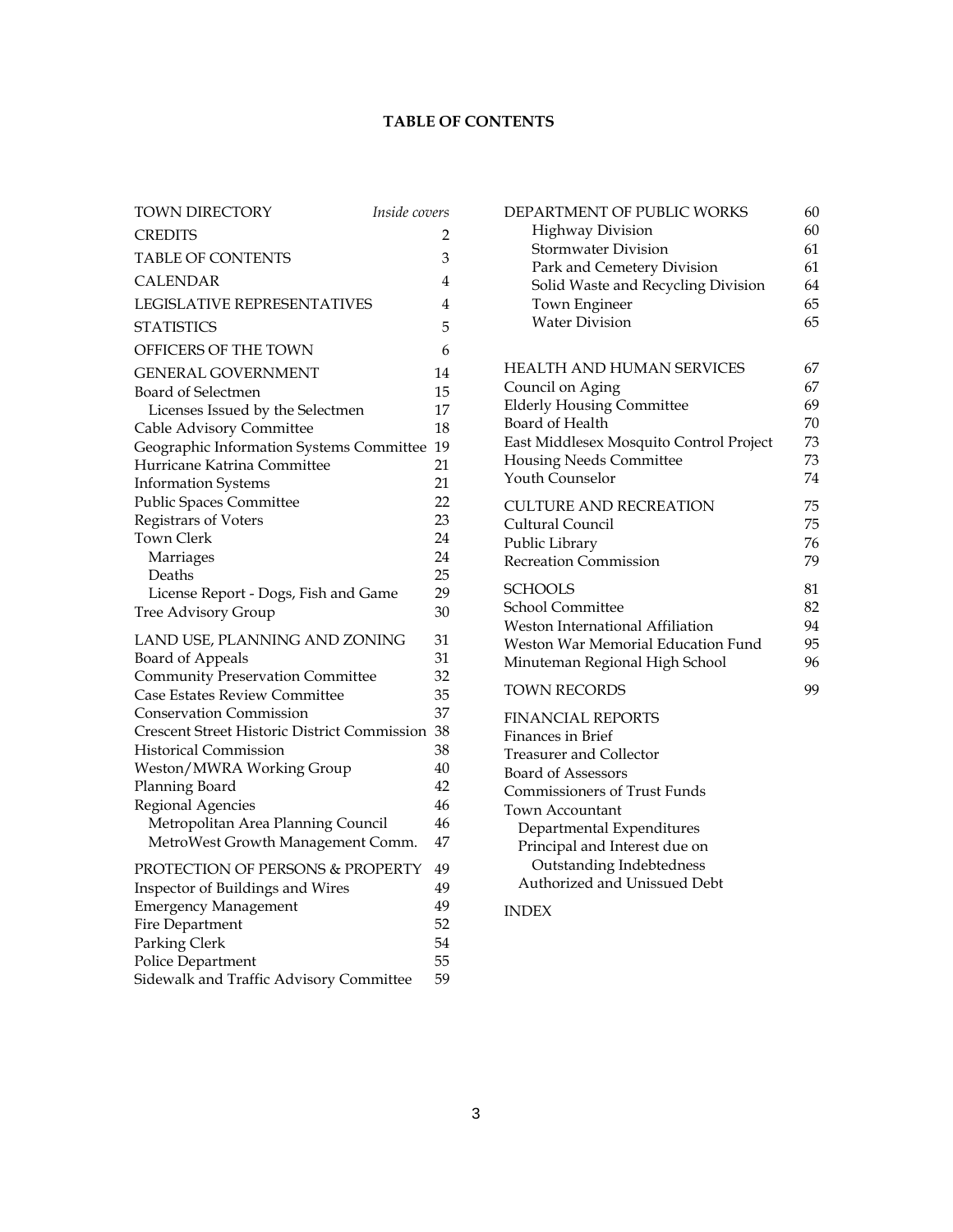#### **CALENDAR\***

Board of Selectmen - Normally meets on 2nd & 4th Tuesdays - 7:30 p.m. at Town Hall

School Committee - Normally meets twice per month on Mondays at Case House

Planning Board - Normally meets Wednesdays, 7:30 p.m. at Town Hall

Board of Health - Normally meets the 3rd Wednesday of each month, 9:00 a.m. at Town Hall

Recreation Commission - Normally meets on 1st or 2nd Tuesday of each month, at 7:45 a.m. or 7:30 p.m.

Board of Library Trustees - Normally meets the 2nd Tuesday of each month, 7:30 a.m. at the Library

Commissioners of Trust Funds - Meets on an as-needed basis, generally once per quarter, at Town Hall

Board of Assessors – Normally meets twice per month (more frequently from December–March) on Tuesdays, 6:45 p.m. at Town Hall

Board of Appeals – Normally meets Mondays, 7:30 p.m., Town Hall

Conservation Commission – Normally meets Tuesday, 7:30 p.m., Town Hall

Historical Commission – Normally meets Tuesday, 7:00 p.m., Town Hall

*\_\_\_\_\_\_\_\_\_\_\_\_* 

*Call Selectmen's Office (781) 893-7320, ext. 308 or email zeytoonjian.l@westonmass.org* 

*Call School Info Line,(781) 529-8092 Superintendent's Office, 529-8080 or check www.westonschools.org* 

> *Call Planning Board Office, (781) 893-7320, ext. 321 or 323*

*Call Board of Health, (781) 893-7320 ext 332 or check www.westonboh.org* 

*Call Recreation Department, (781) 529-0203* 

*Call Library (781) 893-331, ext. 228* 

*Call Treasurer's Office (781) 893-7320 ext 315* 

*Call Assessors' Office (781) 893-7320 ext. 312* 

*Call Board of Appeals Office, (781) 893-7320, ext. 322 or 323* 

*Call Conservation Commission Office, (781) 893-7320, ext. 322 or 323* 

> *Call Planning Board Office, (781) 893-7320, ext. 321 or 323*

#### **LEGISLATIVE REPRESENTATIVES**  *(as of December 31, 2005)*

| Senators in Congress                                                   | Edward M. Kennedy, Squaw Island, Barnstable |  |  |  |  |  |  |  |  |
|------------------------------------------------------------------------|---------------------------------------------|--|--|--|--|--|--|--|--|
|                                                                        | John F. Kerry, Boston                       |  |  |  |  |  |  |  |  |
| Representative in Congress, Seventh<br>Congressional District          | Edward J. Markey, Malden                    |  |  |  |  |  |  |  |  |
| Councilor, Third District                                              | Marilyn Petitto Devaney, Watertown          |  |  |  |  |  |  |  |  |
| State Senator, Fifth Middlesex District                                | Susan C. Fargo, Lincoln                     |  |  |  |  |  |  |  |  |
| Representative in General Court,<br><b>Fourteenth Norfolk District</b> | Alice Hanlon Peich, Wellesley               |  |  |  |  |  |  |  |  |

*<sup>\*</sup>All schedules subject to change - Call offices listed or check Calendar of Meetings at www.weston.org*